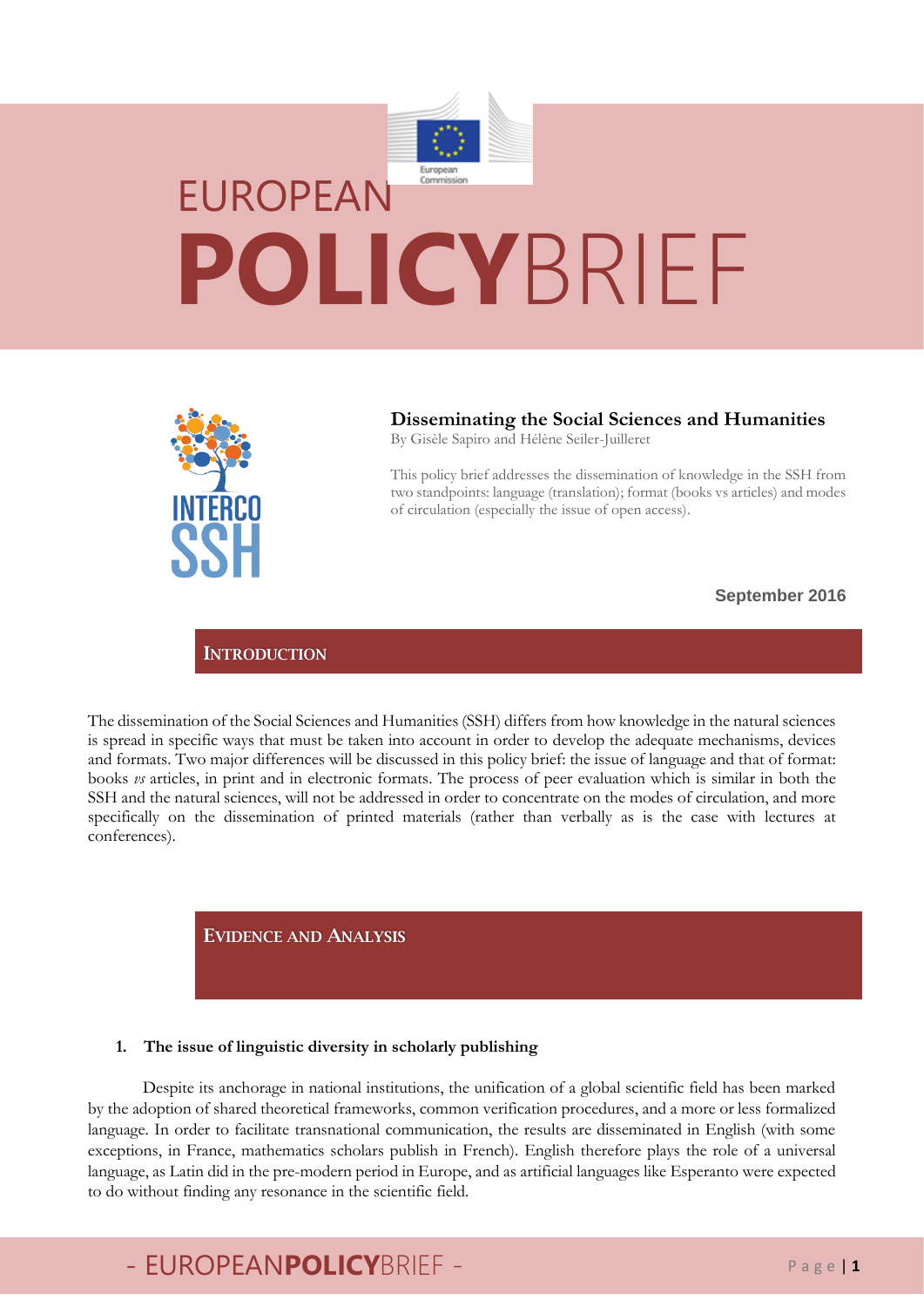In the SSH, the circulation of knowledge is characterized by linguistic diversity, requiring the mediation of translation more often than in the natural sciences. However, one can observe the growing role of English in the globalization era, a role which partly results from the institutional push for internationalization and partly from the rise of international research organizations like the European Commission: whereas in the 1990s and the early 2000s, projects submitted to the European Research Framework Program could still be in a language other than English<sup>1</sup>, this is no longer the case. No one will contest that adopting a common language is crucial in order to foster the international circulation of knowledge, but does this mean that all scholars in the SSH should switch to English in all circumstances?

### 1.1. Linguistic diversity as an epistemological added value

Some disciplines such as economy and psychology have followed the example of the natural sciences: the most important journals in these disciplines are in English. Other disciplines such as law, history or literary studies are much more linked to national languages. These discrepancies across disciplines stem in large part from their history: the institutionalization of law, history and literary studies was more deeply connected to the creation of national identities than that of economy and psychology. Should this state simply be considered as « backward » in the evolution of the SSH towards a unified global field?

This unification is hindered first by the objective conditions of the production of knowledge, i.e. the fact that research is organized at a national level and that the international circulation of scholars is still a limited phenomenon – limited in time (shorter or longer visiting professorships and fellowships) and in scope (the permanent recruitment of foreign scholars is much less frequent in the SSH than in the natural sciences) [Fleck, Karady, Duller ed., Forthcoming]. Secondly, fluency in English is unevenly distributed across scholars: native speakers hold a clear advantage over non-native speakers. This linguistic inequality creates a bias which has much more negative consequences in the SSH than in the natural sciences because of the greater importance given to written expression and interpretative analysis as well as less firmly standardized (and universally canonized) conceptual formulations. Conversely, in countries like the Netherlands which have switched to English, experts observe that younger scholars who have never written any academic work in their native language seem to have lost all sense of nuance, depth, vividness. The quality of their writing is poor and the problems this raises are hardly ever acknowledged.

However, beyond these objective impediments, it can be argued that linguistic diversity is not only an obstacle to the production and circulation of knowledge in the SSH. Linguistic diversity can be regarded as an advantage from two standpoints: epistemological and societal.

From an epistemological standpoint, linguistic diversity reflects the different national traditions in the SSH [Heilbron, 2009]. Translation appears as a *powerful epistemological tool for relativizing and criticizing concepts* [Cassin 2004; Sapiro 2008, 2009] that invites researchers to be more reflexive about the « academic unconscious » [Clément et al. 2006].

From a societal standpoint, publication in national languages is a *condition for reaching a non-academic audience and getting media attention*. SSH knowledge demands to be used by ordinary citizens and should therefore reach this audience. Linguistic diversity is thus crucial for maintaining contact between academics and the society they live in and for returning the public investment in academia by giving easy access to research results. Another necessary condition for the dissemination of knowledge to a non-academic readership is the production and translation of books.

### 1.2 The social conditions of the international circulation of knowledge in the SSH

Translation is thus a major vehicle for the circulation of knowledge in the SSH. However, translation is time-consuming and costly. Moreover, it can introduce errors and misunderstandings, acting as an obstacle rather than facilitating communication. The two issues are related: translators are often poorly paid (when they don't do the work for free), as is the case for many students and scholars, in countries like Argentina for instance. In many Western countries, literary translation has become a recognized profession, with its own associations and claims, distinct from technical translators. However, there is no specific training for scholarly translators, who, within professional organizations, are usually associated with literary translators. On the other hand, translations are not

- EUROPEANPOLICYBRIEF - Page | 2

 $\overline{a}$ 

<sup>1</sup> For instance the FP6 *ESSE* network – "Pour un espace de sciences sociales européen" – was in French.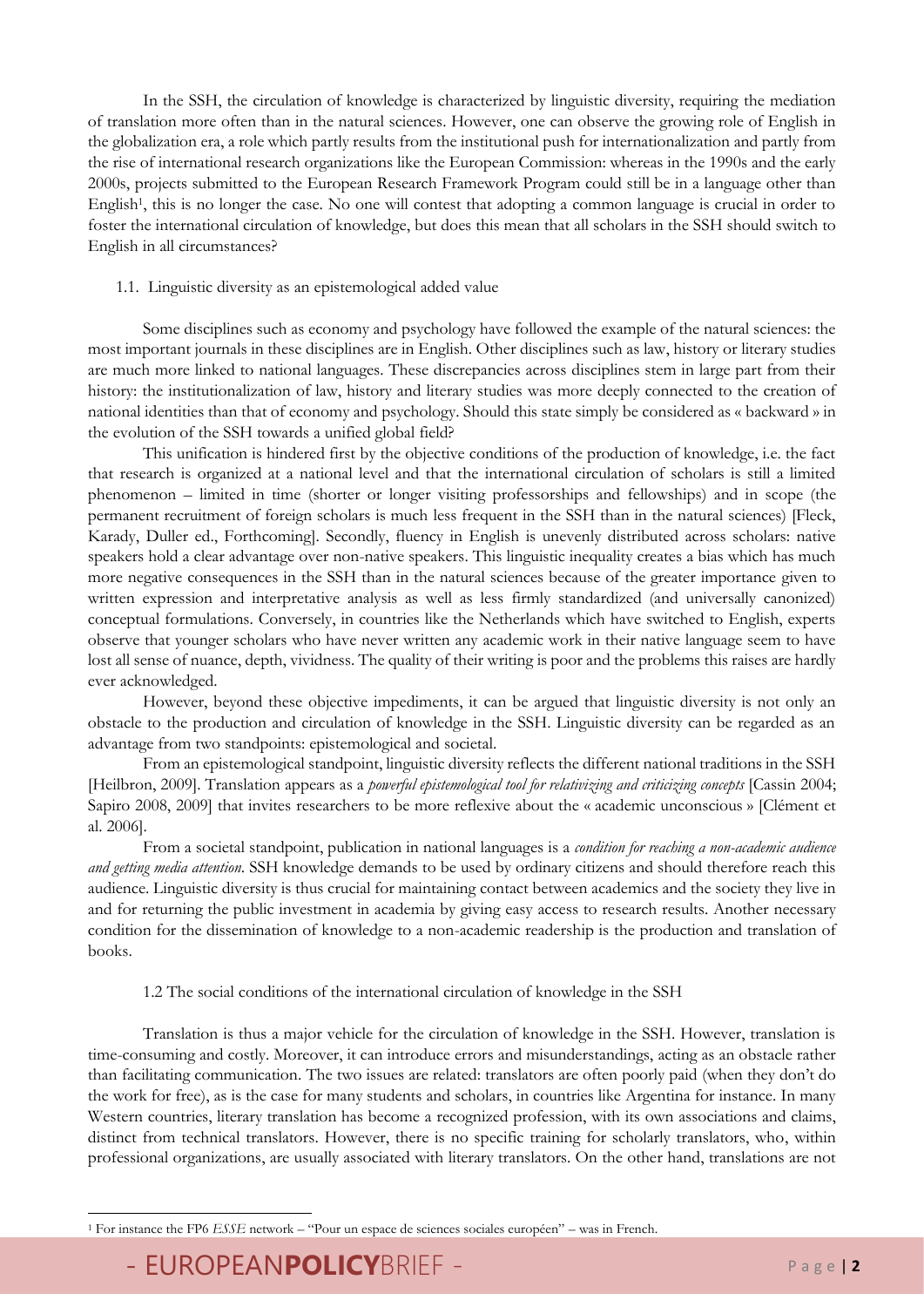recognized in academic curricula, apart in disciplines such as philosophy or ancient languages, and scholars seldom have translation experience.

Solutions to these problems exist – at least in part - but they have not been devised together and specifically for the SSH.

Funding is a material condition for supporting the translation of the SSH by trade and academic publishers, and to ensure professional translations. There are four main sources of support: State subsidies; funding from international bodies; private foundations; academic resources. The conditions vary for books and articles. The latter seldom get subsidies other than academic.

- **State subsidies**: many countries support the exportation of the national production but it is more often the case for literature than for scholarly books<sup>2</sup> . Some countries like France, Germany (Goethe Institute) and Italy have funding policies for the exportation of SSH books in translation<sup>3</sup>. In France, there is a public funding policy for upmarket books (literature and SSH) in trade publishing, which includes support for books in translation from foreign languages into French and from French into other languages<sup>4</sup>. While some countries (such as Tunisia) implemented programs for the translation of classical texts only, France is one of the rare countries supporting the translation of foreign contemporary works into French, including the SSH. Regarding journals, in 2012 the French Centre National du Livre allocated 2.2 MK€ to the online platform *Cairn* to translate a selection of articles and abstracts from French SSH journals into English. The program was cut two years later. The question can be raised about the impact of such a program if the English translations are on a platform providing access to French journals which are ignored by scholars who are not Francophone.
- **International bodies**: In the 1950s UNESCO launched a large-scale project in order to foster the translation of "representative works" not only in literature but also in philosophy and science, based on the suggestions of experts from many countries. This program which favored among other things the opening of the Western book market to non-Western cultures was abandoned in the globalization era, and there are no contemporary equivalents. However, translations in the SSH can be funded in the framework of EU research projects. The European Union has implemented a translation policy for literary works within the program Creative Europe Culture, which contrary to the former Culture program is no longer open to scholarly non-fiction. The circulation of the SSH in Europe would largely benefit from such a program beyond the European projects.
- **Private Foundations**: some private foundations provide aid for scholarly translations, such as the Fritz Thyssen Foundation (Germany), whose aim is to support science and research at universities and research institutions. The Volkswagen Foundation also supports translations of "outstanding German academic books and papers".
- **Academic Resources**: Many translations are funded by universities or research institutions (such as the National Centre for Scientific Research – CNRS – in France, research centers, the new Excellence Laboratories, or the Segretariato Europeo per le Pubblicazioni Scientifiche in Italy<sup>5</sup>) as well as research agencies (the National Agency for Research, or ANR, in France), but it is not a coordinated policy and the

**<sup>.</sup>** <sup>2</sup> For instance the Dutch Fund of letters finances translations from Dutch of both fiction and non-fiction, but very rarely scholarly books. <sup>3</sup> In Italy, the Ministero degli Affari Esteri e della Cooperazione Internazionale gives incentives and prizes (Premi per la traduzione) for translations of very recently published books inserted in wider programs, e.g. book series or special events on publishers' requests. The German Research Fund in collaboration with the Thyssen Foundation started the Program "Humanities International" (Geisteswissenschaften International) in 2008, which funds translations from German into English with the aim to support original publications in German. The budget amounts to 600 thousand Euro per annum.

<sup>4</sup> The funding for translations from French to other languages covers either 30% to 40% of the translation costs (by the Centre national du livre or by the French Ministry of Foreign Affaire), or part of the acquisition rights (by the Institut français). Another source of financial support for translations (into English only) is the series « French voices » which offers a grant to encourage translation projects. For English language translations, the French government also subsidizes the French Publishers Agency based in New York, which acts as a literary agent representing some of the French publishers with a selection of its own titles, more than half of which are non-fiction [Sapiro ed., 2014]

<sup>5</sup> The Segretariato Europeo per le Pubblicazioni Scientifiche (SEPS) is a non-governmental organization created in 1989, which brings Italian universities together. Authors can ask for funds for translation when they have a contract with a foreign publisher, a selection is made through an external expert review and a final decision by the inner committee of the SEPS. The Dutch Academy of Sciences used to have a fund for translating articles, but it served its purpose, i.e. helping scholars switch to English, and it no longer exists.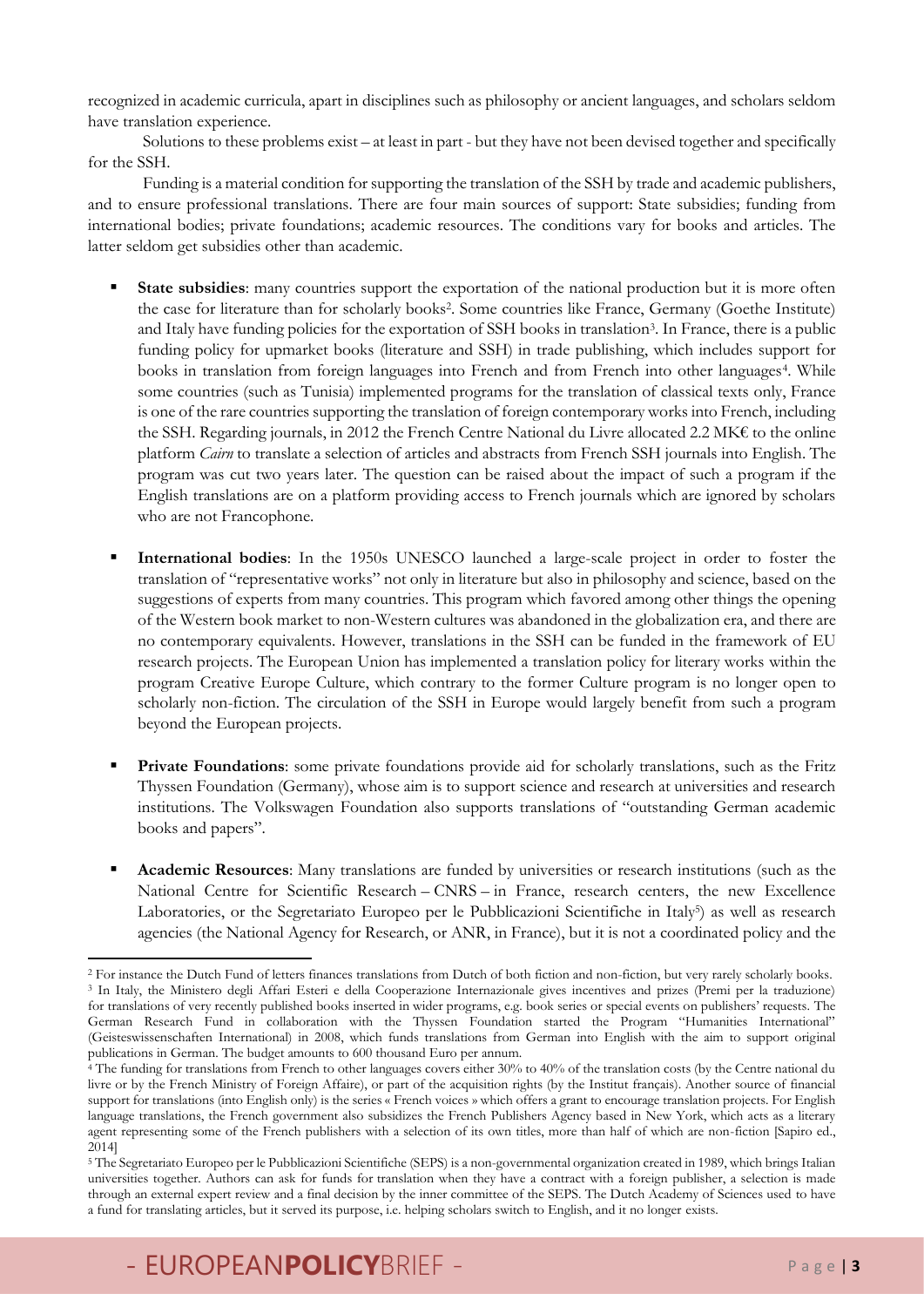access to this kind of support is unequal across institutions, depending on their resources and the specific policies of their own. However, one can distinguish two different strategies: 1) funding of articles, books or book chapters that were accepted by a foreign journal and/or commissioned by a publisher abroad; 2) funding the translation of already published journal articles or a selection of them in another language (usually a selection) without preliminary demand. The French CNRS has launched such a program. As already suggested, the funding of translations by the source institutions does not ensure the work's reception in other countries. The example of the *Revue française de sociologie*, which did not get more citations in English journals since it is available in English translation [Gingras and Mosbah-Natanson, 2010], should lead us to rethink this translation policy and probably focus on the first option (leaving aside the option of switching entirely to English or multilingual publications which exist in some domains, especially in area studies). However, the success of the English version of the French demographic periodical *Population* indicates that a translation strategy can work if it is part of a broader strategy of internationalization [Gingras and Mosbah-Natanson, 2010]. This also raises the issue of the modes of distribution: the French journal *Annales*, which received a special subsidy from the CNRS over 4 years to translate the abstracts and a selection of articles, recently decided to publish the English version of the journal with Cambridge University Press.

Alongside the issue of subsidies, a SSH translation policy should give rise to a reflection on the specificity of the social conditions of practicing translation in this domain. Whereas students and scholars are not familiar with the practice of translation, which requires training and experience, many professional translators translate scholarly texts without being acquainted with the research domain. Thus, while their translations may read as fluent in the target language, they can be filled with conceptual errors and misunderstandings which compromise the proper transmission of knowledge. There is a tension, not to say an incompatibility, between professionalization and specialization in the translation of the SSH. As part of the solution, translation should be part of the training in the SSH and become eventually a path to professionalization. Some translation studies departments have already introduced specific training in this domain, but the practice of translation as an epistemological experience should be part of graduate training in the traditional SSH disciplines. Moreover, some countries like France propose residencies for translators translating from their language to spend some time in the country and reconnect with the local culture.

In addition to the material conditions for translations, the flows of translation across languages in the SSH are unequal: most translations circulate from the centers of the global field of SSH to its peripheries. It is much more difficult for a Hungarian scholar to get translated into other languages than for an American. This is not only due to the scarcity of linguistic skills but also to the power relations between both the publishing and academic fields [Sapiro, forthcoming]. This experience leads some scholars in peripheral countries to choose English as their working language. This means however that only a small part of the national production in the SSH achieves international recognition. Conversely, publishers are more and more reluctant to translate books from English, since they are supposed to be accessible in the original to the world academic community. However, experience shows that students (and many scholars) prefer to read in their own language, and that the foreign books best known in a national academic field are those that are accessible in the national language.

Consequently, a broad reflection should be conducted about how to favor translations of SSH books across languages and ensure the quality of these translations. This reflection could be organized by the European Commission and should include the construction of a comprehensive database of translations, similar to the UNESCO Index Translationum, which was not updated since 2009. This would considerably favor the monitoring and critical study of book translations in the SSH.

### **2. Publishing formats in the SSH: journals and books**

Despite the new possibilities of free dissemination of knowledge thanks to the internet, publishing in edited formats is still the norm in the SSH. This norm ensures a process of selection and evaluation as well as formatting and proof editing. However, the publishing landscape is far from being unified. In some countries (like the US and the UK), the SSH are mainly published by university presses and private academic publishers, while in other countries such as France, Germany, Italy and Argentina, a significant share of scholarly books get published by trade publishers, and thus reach a non-academic audience. This applies to books (2.1) as well as to journals  $(2.2).$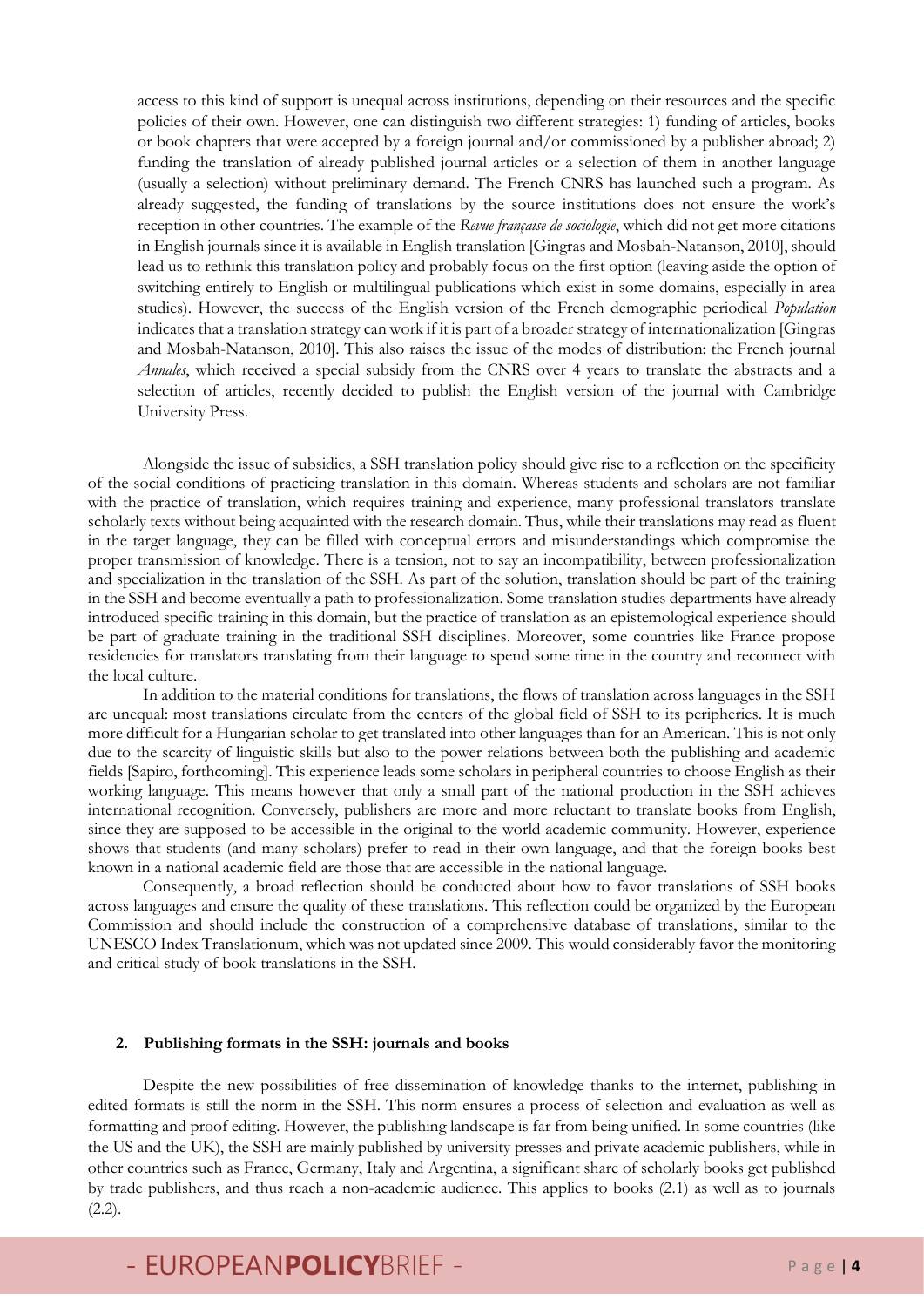A major evolution since the 1990s is the *rise of electronic publication*, which offered new opportunities for the circulation and dissemination of the SSH but also challenged the traditional publishing of scholarly texts. A second evolution is the *appropriation of knowledge by private conglomerates specializing in educational and/or academic publishing*, which monopolize the access to research output in journals and books and render it unfairly expensive. This appropriation threatens dangerously to restrict the access to knowledge not only for a non-academic readership but also for scholars, since many universities have interrupted their journal subscriptions and stopped buying books because they cannot afford the high costs. The solution offered by these groups for open access is also very expensive (« gold open access »), creating inequality within the academic community and forcing the research institutions, including the European Commission, to pay twice (as producers and as consumers).

### 2.1 Books

Books play a major role in the spread of knowledge in the SSH among both an academic and a nonacademic audience, as previously mentioned. No scientific journal has ever sold as many copies as Piketty's book *Capital in the XXIst Century* in the world, and this is true of many much less successful books.

*Books get much more attention from the media than scientific journals* which are considered to be too specialized for a broader audience. Reviews of scholarly books appear in specialized intellectual magazines such as the *London Review of Books*, *The Times Literary Supplement*, *The New York Review of Books*, *L'Indice dei libri del mese*, *En attendant Nadeau* (formerly *La Quinzaine littéraire*) as well as in newspapers like *Le Monde*, *The New York Times*, *Frankfurter Allgemeine Zeitung*, or *Il Manifesto*.

Within academic circles, *books ensure the spread of knowledge beyond the borders of disciplines and of countries*. Indeed, books are more often cited than articles when crossing disciplines and geographic borders. For instance, it is Bourdieu's books in English rather than his articles in French that are cited in American journals [Sallaz and Zaviska, 2007; Sapiro and Bustamante, 2009]. The same is true for Edward Said's work in Francophone journals [Brahimi and Fordant, forthcoming]. Particular scholars' works such as e.g. Jürgen Habermas and Niklas Luhmann consists of books only (their shorter pieces are mostly not academic).

The book publishing landscape in the SSH is split into five segments:

- 1. general trade publishers (like Le Seuil in France, Suhrkamp in Germany, or Einaudi in Italy);
- 2. publishers specialized in scholarly books (like Polity Press in the UK, Il Mulino in Italy, Amorrortu in Spain and Argentina, Mohr Siebeck in Germany or Vrin in France);
- 3. educational publishers (like Pearson in the UK, Belin in France, Oldenburg in Germany);
- 4. university presses (Oxford UP being the oldest and one of the most prestigious);
- 5. radical publishers (like Verso in the UK, Les Prairies ordinaires in France, Ombre Corte in Italy).

In most European countries, as well as in Latin America, trade publishers are the most prestigious, but the relative importance of each publisher varies from country to country. In France, scholarly books released by trade publishers can receive public subsidies, but this is not the case in many other countries. Moreover, university presses are subjected more and more to economic constraints, mainly due to the reduction of library budgets and to the fact that they have to invest in costly subscriptions to scientific journals [Thompson, 2005].

Academic book publishing is evolving with the development of the internet. In order to increase the circulation of the SSH books, in particular the out-of-print books, many university presses decided early to digitalize their backlist. Most of these titles are cost money, but they remain less expensive than those published by private publishers. Electronic platforms such as the French National Library Gallica or the American Project Gutenberg give free access to digitized books and journals the copyrights of which have expired. The traditional printed book is being challenged by the rise of electronic publishing. While most scholarly books can now be bought in electronic format, more and more titles are first published as e-books, with an option of print-ondemand, in order to reduce the storage costs. University presses are also using the internet for giving access to the critical apparatus (footnotes or endnotes) and related materials such as tables, graphs and illustrations. Very few publishers provide free direct access to SSH books through the Creative Commons license. The price of scholarly books varies significantly from one country to another: while in France, the average cost is between 20 and 35  $\epsilon$ (with the exception of books in legal studies, which are much more expensive), the price can easily reach 100  $\ell$  in the UK, a price tag that most scholars and more and more libraries cannot afford.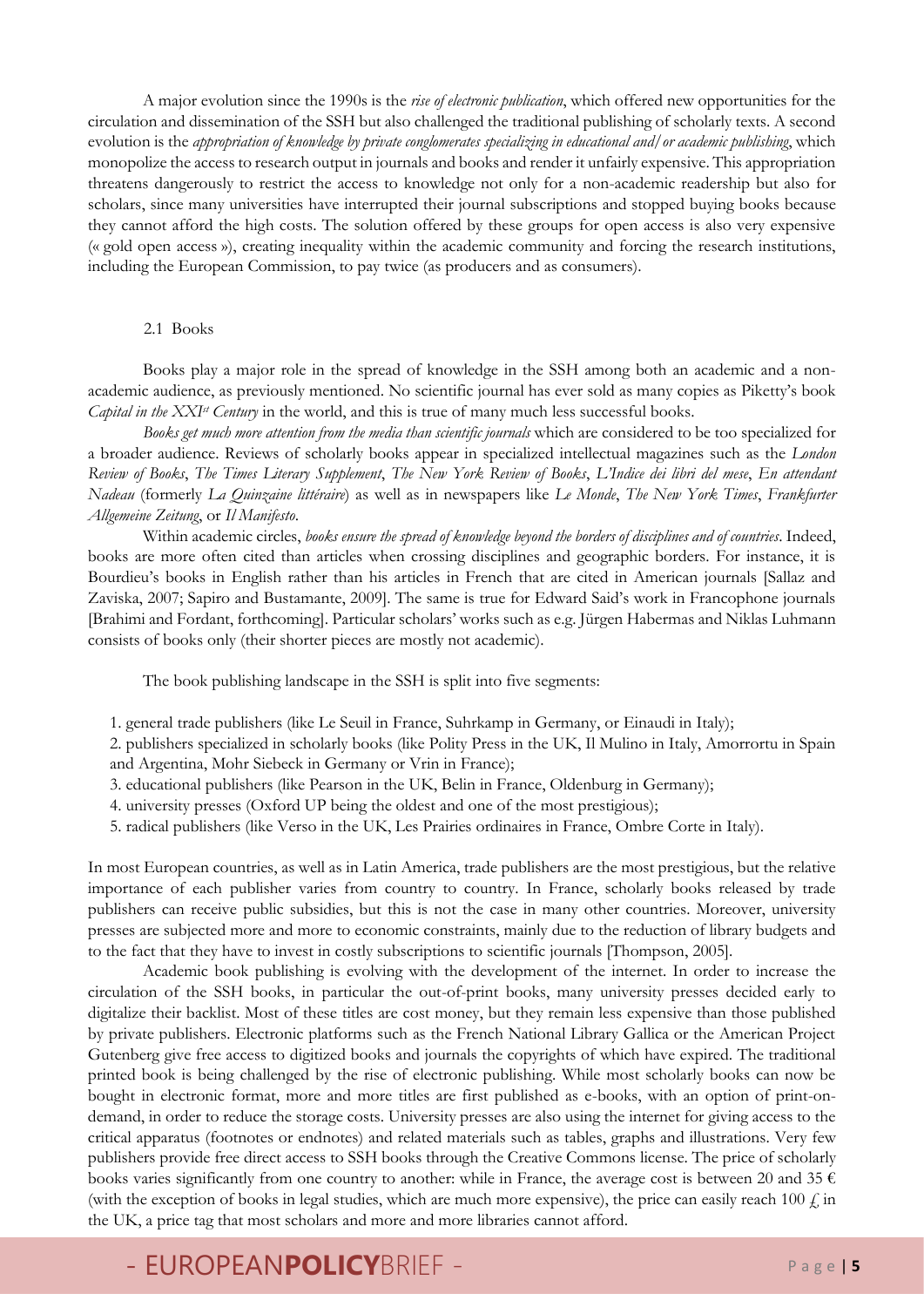#### 2.2 Journals

Most scientific journals have to find an economic balance between the costs of production and the sales profits. Production costs used to include the administrative and editorial work (formatting, proofreading), as well as the printing expenses. Many journals are published by academic or trade publishers, but the production process is conducted autonomously by the editorial team. In some cases, the administrative and editorial work is undertaken entirely by scholars in order to spare production costs. The digitalization first introduced additional expenses but opened new possibilities for the circulation of journals, especially abroad. It also became a new source of profits, with the possibility of selling articles separately in addition to the sales of single issues. The conglomerates specializing in academic publishing such as Elsevier, Springer or Sage immediately discovered how to increase their profits by hosting these journals on their portals. While the administrative work has largely been automated, reducing the personnel costs, these conglomerates imposed on scientific publishing harsh conditions and high prices, requesting that the rights for articles be ceded to them without any perspective of open access after an embargo period, unless charging the author(s) huge sums (between 2000 and 3000  $\epsilon$ ) if s/he chooses the (« gold ») open access option. These practices lead to protest within the SSH scientific community. The Harvard faculty published a statement against it and granted Harvard non-exclusive rights to make their future articles open access. This policy was followed by more than 40 universities around the world [Suber, 2013]. They created repositories giving green (free) open access to the works produced by their faculty. Besides repositories, platforms for sharing research such as Academia.edu and Research Gate have developed.

Fortunately, this business model is not the only one that exists. Most of the American SSH journals are published by university presses. While Global Open Access policies are limited to the STM (Science, Technology, Medicine), four distribution circuits can be distinguished [Thompson, 2005]: 1) the private platforms managed by non-academic intermediaries (virtual libraries and digital warehouses), which give a rather costly access to academic works; 2) the digital warehouses, which are back office technology support systems; they constitute a minor business model because they are based on the consumer transaction model, which doesn't generate many income; 3) the scholarly corpus model sharing data in order to give a fair access to it like the above mentioned Gallica; 4) the scholarly community model, supported by Universities and by thrye Mellon foundation (like the non-profit Project MUSE), or the French portal OpenEdition, which is supported by the CNRS. In France, electronic journals that do not depend upon a publisher gathered on the portal *Revues.org*, which provides free open access to 436 journals in French (as a part of OpenEdition). This portal offered an opportunity for younger scholars to create new journals and thus renew the research landscape. Regarding journals published either by trade or by academic publishers, most of the past issues of have been digitalized on a free access platform called *Persée*, thus creating a vast archive of the SSH. Current issues were released simultaneously on the platform *Cairn*, which proposed a fair business model in agreement with trade publishers, with a two or three-year embargo and then green open access to the journals.

However, this model has been challenged by the 2012 Recommendation of the European Commission on access to and preservation of scientific information, which encouraged all EU Member States to put publiclyfunded research results in the public domain in order to strengthen science and the knowledge-based economy. The six months to one-year delay which granted access to the publication was not compatible with the two to three year embargo initially adopted in order to ensure the viability of the journals. The French government thus decided to compensate trade publishers for their loss.

In most countries, open access policies concern journals that get 50% funding from public institutions (France, Italy, Spain, as well as Argentina) and private foundations in the US (for the UK, it applies only to STM journals). The length of the embargo period varies from 6 months (Argentina) to 24 months (Italy), Germany and Spain having adopted 12 months. Apart from some cases like the Netherlands which recommends Gold Open Access, most countries recommend the publication of the accepted manuscript in repositories. In the UK, no open access policy has been adopted, but an exception was introduced to the copyright law for data mining in 2014 (like Japan did in 2010). Jisc (the Joint Information Systems committee, a British Education organization for digital services and solutions) also signed a pilot agreement with Springer to buy a single subscription to give access to 1600 journals (most of them in STM).

As a reaction, some scientific publishers like Elsevier have stiffened the embargo on the work they publish: they have forbidden the publication on repositories of any version of the papers and the sharing of papers on academic networks during three years following the publication, as a way to force the academic community to choose the Gold Open Access option in order to match the EU recommendations. As a consequence of these unfortunate developments illegal repository like Gigapedia, Library.nu, Sci-Hub etc. blossom and become used by increasing numbers of scholars even from developed countries.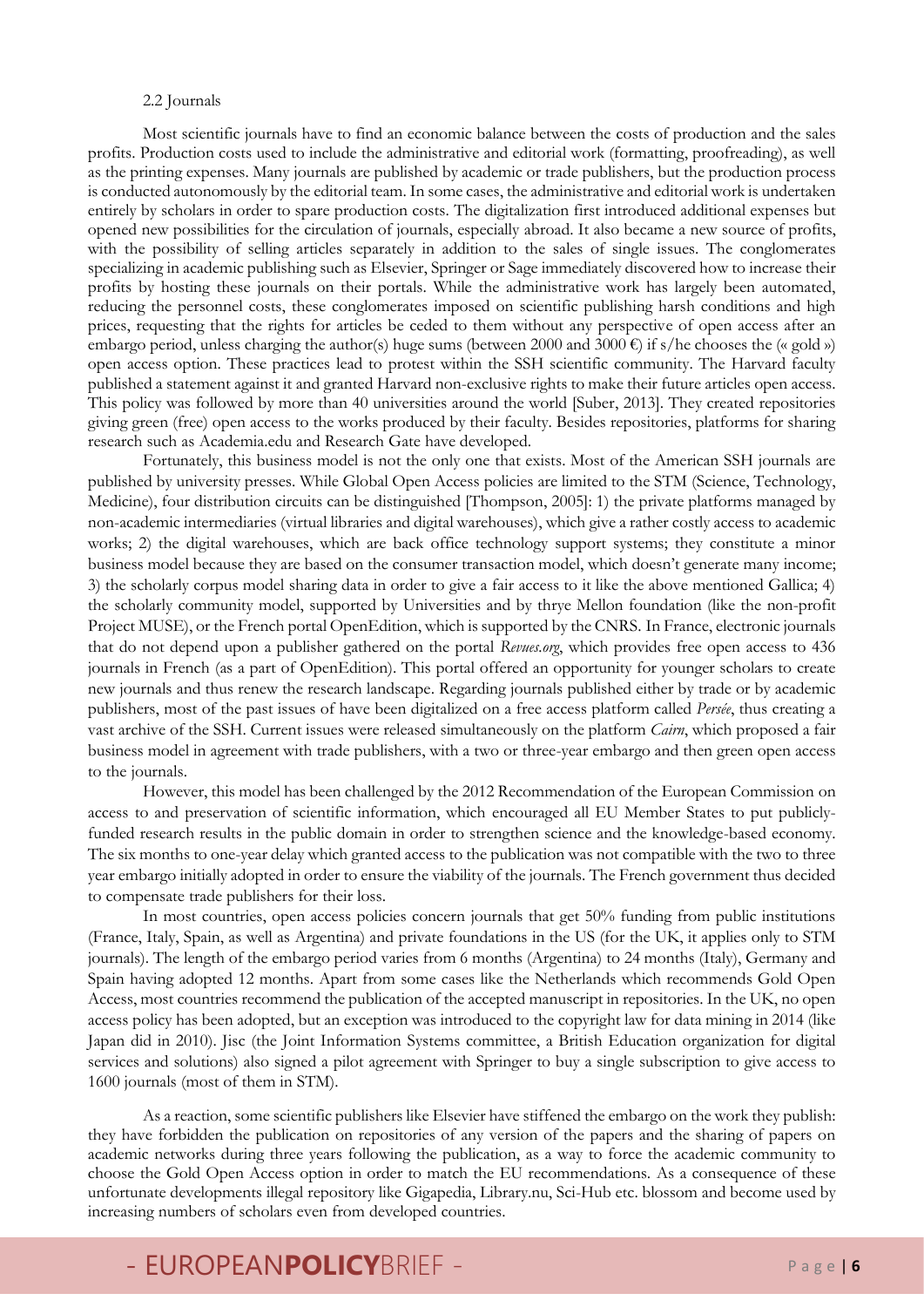#### **Conclusion**

In May 2016, the EU called to enforce the open access requirement for all publicly funded research within four years. However, a balance still has to be found in order to propose a fair business model for scientific journals in the SSH. Moreover, it is not at all sure that making the research results freely accessible on the internet will have more impact in its dissemination among a non-academic audience than the professional work publishers do advertising, distributing and promoting scholarly books in the public space, whereas the incitement to free open access may lead European trade publishers who still invest in the SSH, to abandon this sector of activity and to focus on non-academic essays.

The advantage publishing conglomerates try to take of the situation through the exorbitant "gold open access", which obliges academic institutions to pay twice, once for access to the portals and once for publishing their results in open access, is a dangerous example of the private appropriation of knowledge, contrary to democratic schemes of the dissemination of knowledge. The European Commission should not encourage this trend as it has done by supporting "gold open access" publications, and should develop a reflection liable to improve the conditions of dissemination of knowledge in order to make new recommendations.

The European Commission could also play a role in organizing an international reflection on both the funding schemes for translations and the issue of training for a betterment of translation practices. The EC could also implement a program of aids to the translation of scholarly books. This would help make operational Umberto Eco's word that the language of Europe is translation.

### **POLICY IMPLICATIONS AND RECOMMENDATIONS**

- $\triangleright$  Organize an international consultation to improve the conditions of dissemination of knowledge
- $\triangleright$  Organize an international concertation on the funding schemes for translations and the issue of training for an improvement of translation practices in the Social Sciences and the Humanities.
- $\triangleright$  Implement a European program of financial support to the translation of scholarly books

### **RESEARCH PARAMETERS**

INTERCO-SSH sets out, firstly, to assess the state of the SSH in Europe. Secondly, it aims to outline potential future pathways that would promote cooperation across disciplinary and national boundaries, building on the excellence that already exists in European SSH. To achieve this, it is necessary to study the SSH in their sociohistorical context. The project analyzes the process of institutionalization of seven academic disciplines in eight different countries (United Kingdom, France, Germany, Italy, Netherlands, Hungary, Argentina and the United States) to obtain an understanding of the sociological factors that have shaped the "academic unconscious" of scholars (i.e. the presuppositions underlying academic practice) and that facilitate or hinder intellectual cooperation and exchange. The project also investigates the already existing circulation of knowledge between countries and disciplines, encompassing an analysis of geographical mobility amongst scholars and an assessment of the circulation of ideas. These three perspectives help to identify the factors that enable or inhibit intellectual cooperation and to make suggestions to improve it. Using the tools of the SSH to study the SSH, this project also aims to help establish the "SSH studies" as a proper academic field of inquiry, providing the scientific means for assessing and guiding the development of the SSH.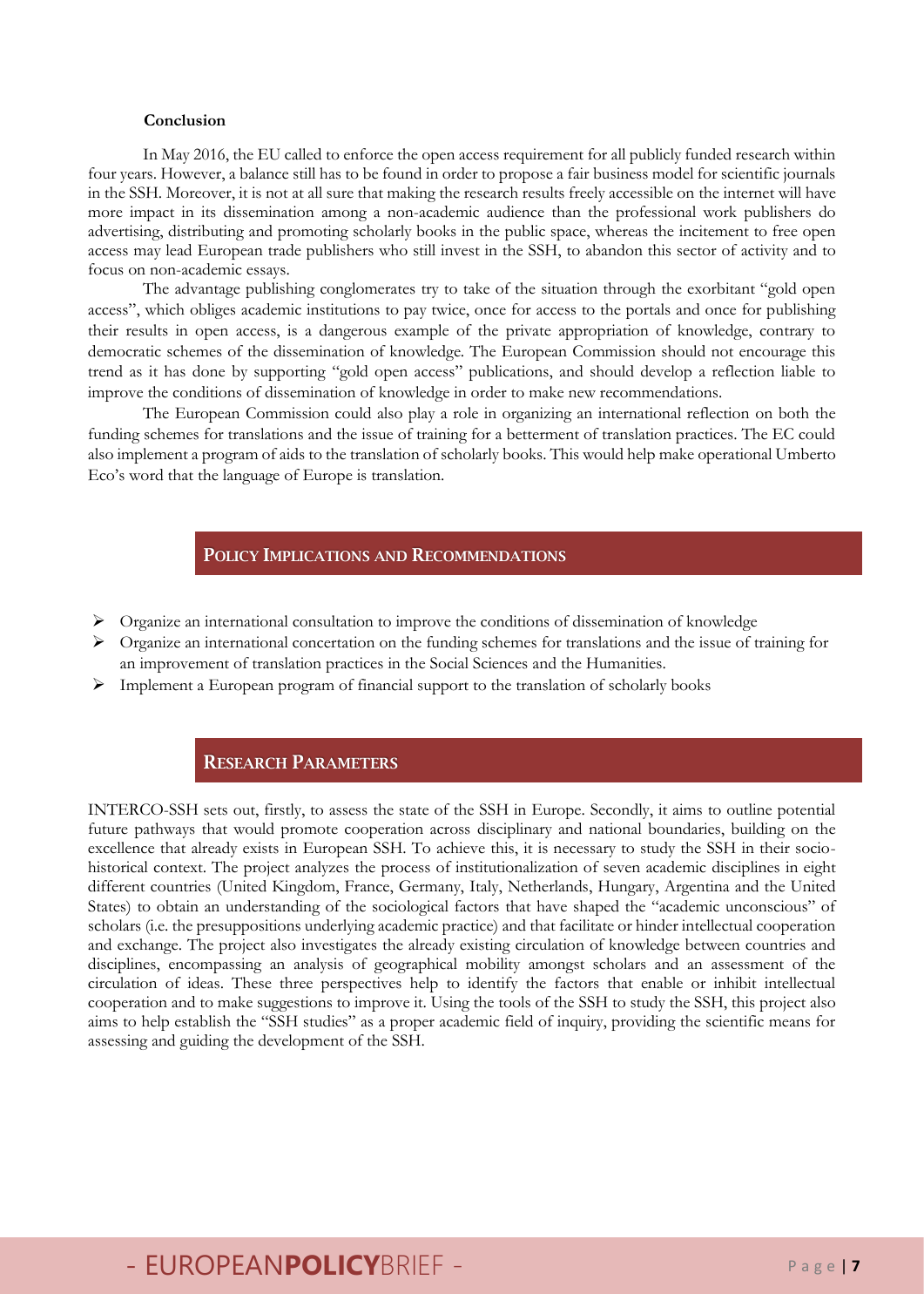### **PROJECT IDENTITY**

| <b>PROJECT NAME</b>                   | INTERnational COoperation in the SSH: Comparative Socio-Historical<br>Perspectives and Future Possibilities (INTERCO-SSH)                                                                                            |
|---------------------------------------|----------------------------------------------------------------------------------------------------------------------------------------------------------------------------------------------------------------------|
| <b>COORDINATOR</b>                    | Gisèle SAPIRO, Professor - CNRS and EHESS, France<br>Tel: 00 33 1 49 54 22 33<br>Fax: 00 33 1 49 54 26 74<br>E-mail: sapiro@msh-paris.fr                                                                             |
| <b>CONSORTIUM</b>                     | ALMA MATER STUDIORUM-UNIVERSITA DI BOLOGNA - Department of<br>communication - Bologna, Italy                                                                                                                         |
|                                       | CENTRE NATIONAL DE LA RECHERCHE SCIENTIFIQUE - CESSP - Paris, France                                                                                                                                                 |
|                                       | CONSEJO NACIONAL DE INVESTIGACIONES CIENTIFICAS Y TECNICAS - Written<br>Culture, Printed World and Intellectual Field Research Program - Cordoba,<br>Argentina                                                       |
|                                       | ERASMUS UNIVERSITEIT ROTTERDAM - Department of Sociology - Rotterdam,<br>Graz                                                                                                                                        |
|                                       | JOHN WESLEY COLLEGE- CENTRE FOR THE HISTORICAL SOCIOLOGY<br>OF RELIGION - Budapest, Hungary                                                                                                                          |
|                                       | THE CHANCELLOR, MASTERS AND SCHOLARS OF THE UNIVERSITY OF<br>CAMBRIDGE - Faculty of Human, Social and Political Sciences, the Sociology<br>Division of the Department of Social Sciences - Cambridge, United Kingdom |
|                                       | UNIVERSITAET GRAZ - Department of Sociology - Graz, Austria                                                                                                                                                          |
| <b>FUNDING SCHEME</b>                 | FP7-SSH-2012-2 - SSH.2012.8.8-1: The future of Social Sciences and Humanities in<br>the context of the European Research Area                                                                                        |
| <b>DURATION</b>                       | March 2013 - February 2017 (48 Months)                                                                                                                                                                               |
| <b>BUDGET</b>                         | 2493239€                                                                                                                                                                                                             |
| <b>WEBSITE</b>                        | http://interco-ssh.eu                                                                                                                                                                                                |
| <b>FOR MORE</b><br><b>INFORMATION</b> | CONTACT: Gisèle SAPIRO, Professor - CNRS and EHESS, France<br>Tel: 00 33 1 49 54 22 33<br>Fax: 00 33 1 49 54 26 74<br>E-mail: sapiro@msh-paris.fr                                                                    |